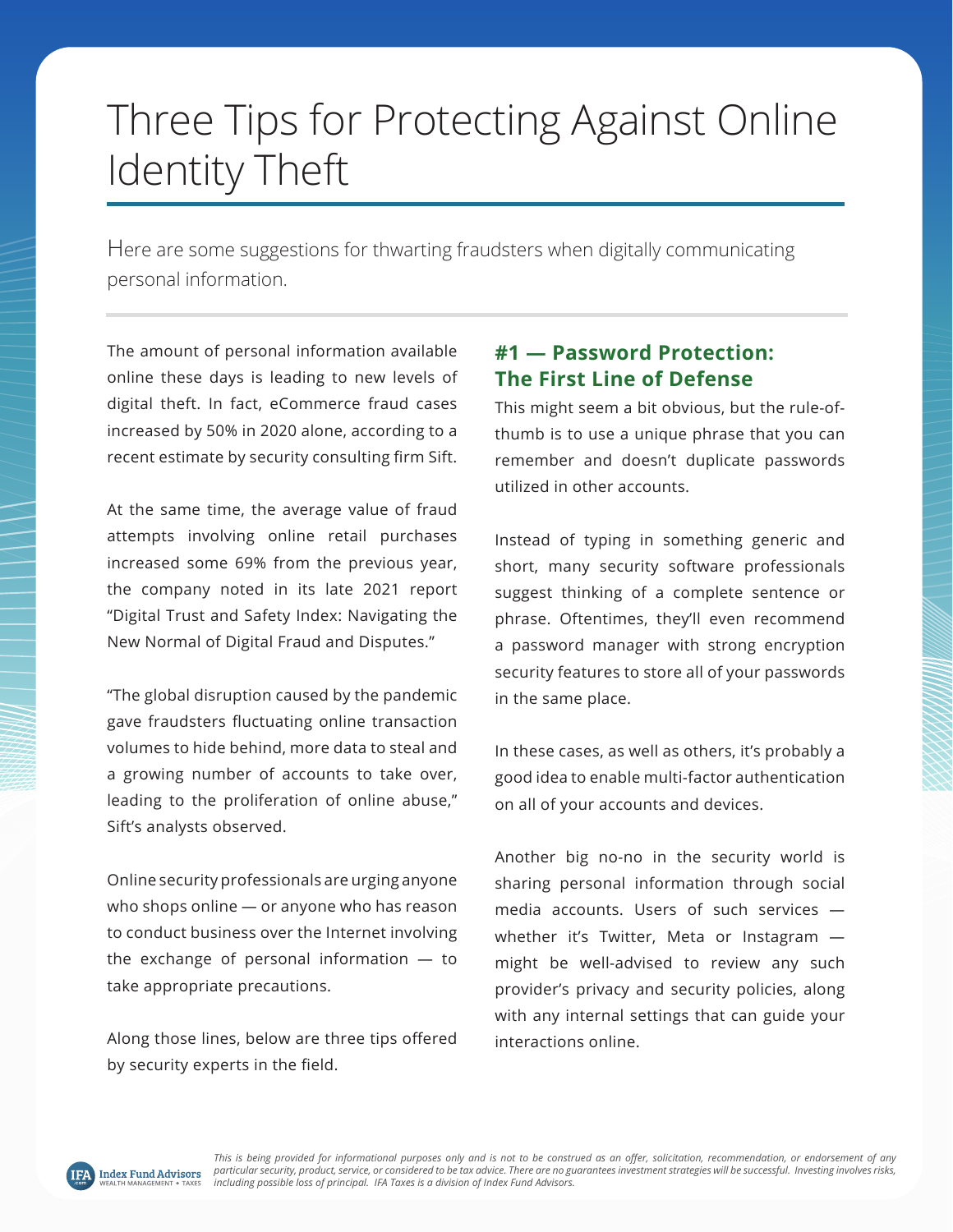## **Three Tips for Protecting Against Online Identity Theft**

#### **#2 — Stay Vigilant Against Phishing Scams**

A common method for scammers to nab your personal information is by sending you an email or text with a fake link or malicious file. These are known as phishing scams and are intended by hackers to steal your online identity.

It might sound pretty straightforward, but phishing can be quite convincing if you're not careful.

A basic rule of engagement is to make sure and check closely any sender's email to make sure it's someone you know and can verify. Even then, security experts point out that a fraudster might be able to come very close to tricking you into thinking it's a person worthy of your trust.

Things like misspelled words and broken phrases can turn into good clues that an email or text isn't coming from a legitimate source.

With all of the technological innovations and sophisticated software tools available to hackers, how do you really know what email or text could be dangerous? An overriding tip made by industry veterans is to be very skeptical about any online message that asks you to take action.

The bottom line: If you don't take time to fully vet your communications online, you're taking a chance of giving criminals access to your personal information. In other words, if you're asked to click on a link or reply to a text, stop and think first.

#### **#3 — Communicate Through Secure Networks**

You can take all the operational precautions possible, but if the Internet network your computers and/or mobile devices are connected to isn't secure, then other security measures can very well go for naught.

A major red flag is trying to work from an unsecured Wi-Fi network. This includes any network that isn't designed to provide encryption between communication endpoints connecting your computers and/or mobile devices.

Potential issues have cropped up when using so-called public Wi-FI networks, which are often offered at restaurants, hotels and other highly trafficked public gathering spots and businesses. A safety tip when you must connect through a public Wi-Fi spot is to stay away from opening a bank account or any other online account with a financial institution.

That applies to other services in which sensitive personal information is delivered online especially when accessing your employer's computer systems or databases remotely for work-related purposes.